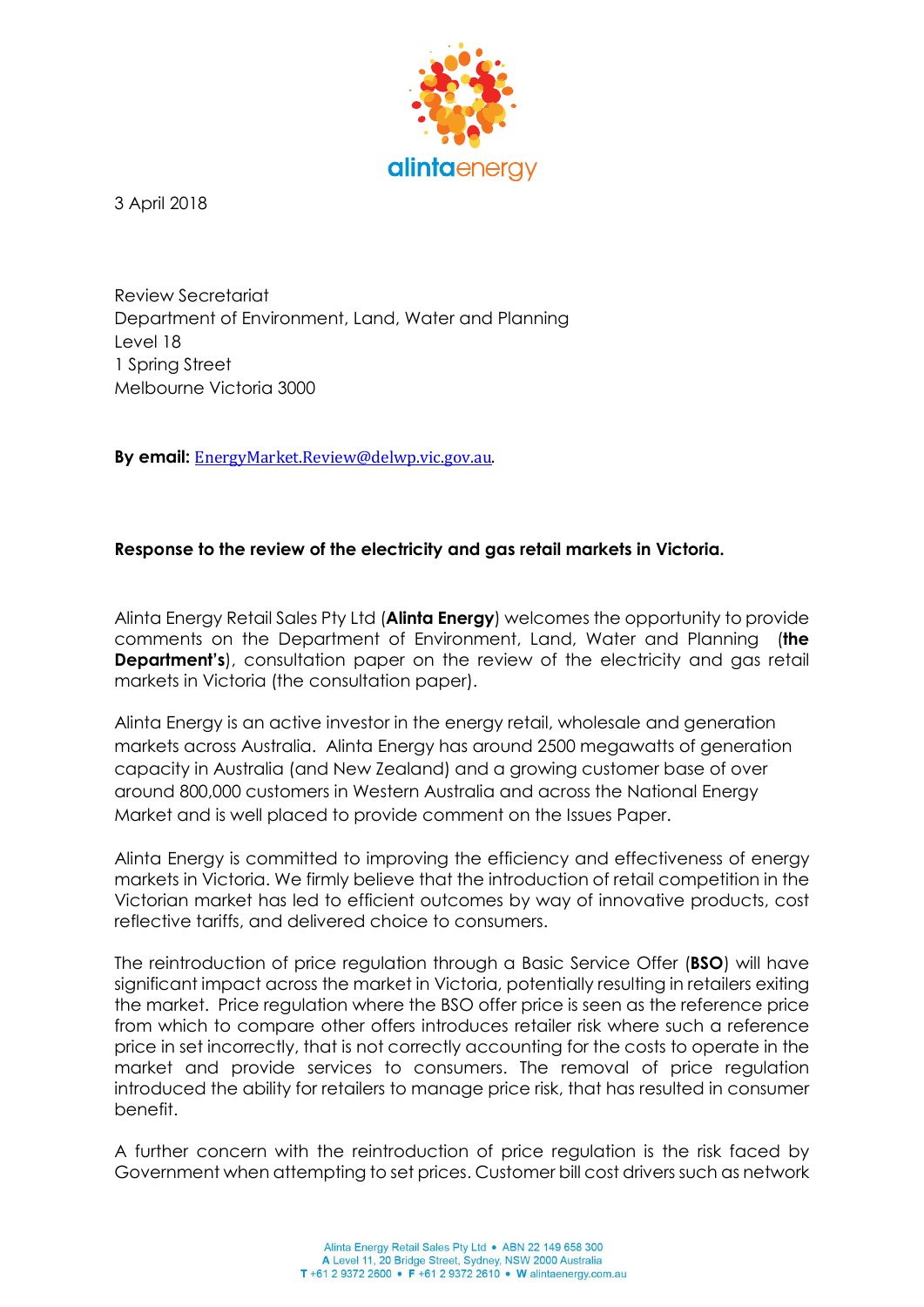

& wholesale costs are not within the control of Government, nor is the Government on any ongoing basis exposed to the market changes in these cost inputs so their level of current market understanding when attempting to set prices would be compromised, making it extremely difficult for the Government to set cost reflective pricing.

While in principle we support recommendations 3-11 we have concerns around the lack of operational detail supporting these recommendations. Further work is required to fill these gaps before any work can commence on the assessment and implementation of recommendations 3-11.

Our submission primarily focuses on the introduction of a regulated Basic Service Offer and its associated reference price and seeks to ensure that any policy reform meets all of its intended purposes; one of them being, to ensure the long-term interests of Victorian consumers, particularly focusing on supporting vulnerable customers.

Our responses and comments to the review of the electricity and gas retail markets in Victoria are contained in the attached response. Alinta Energy would be happy to discuss any aspect of this submission, or earlier submissions, where required.

Should you have any questions or wish to discuss any aspect of our submission please contact Mr Ante Klisanin Retail Regulation Manager, on (03) 8533 7344 or via email: ante.klisanin@alintaenergy.com.au

Yours sincerely

Kenkuldy

Shaun Ruddy Manager National Retail Regulation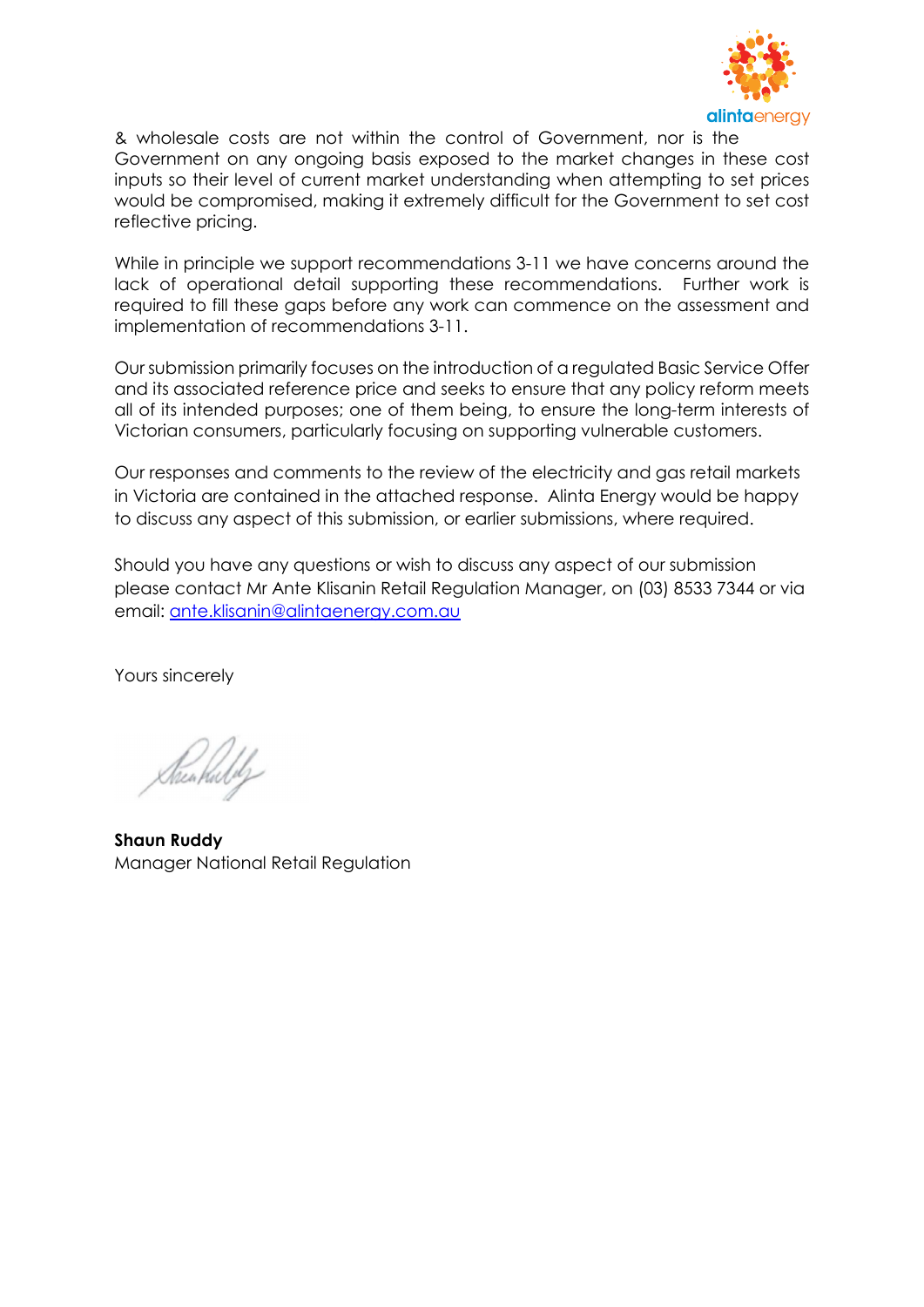

## Implications of the Basic Service Offer replacing Standing Offers

As set out in the consultation paper, it is envisaged that the Basic Service Offer (BSO) will replace the standing offers currently available to small market customers in Victoria. A key component of the BSO is the proposal to incorporate a regulated reference price that is;

- i. Based on annual usage of energy,
- ii. Be based on the efficient costs to run a retail business,
- iii. Include an allowance for a maximum retail profit margin; and
- iv. Not include customer acquisition and retention costs or headroom.

Of great concern to Alinta Energy is the narrow objective of the BSO (and reference price). As referenced in the consultation paper;

The BSO would be a 'no frills' offer, intended to provide a clear price signal to the market about the reasonable price of energy for a 'no frills' service that would allow consumers to compare the BSO with the value of other offers in the market. The BSO would also provide an option for customers who 'just want affordable energy without the fuss'.

This narrow objective statement only captures a small segment of the Victorian energy market, namely, those customers who choose not to engage in the market to seek more tailored offers for products and services. The BSO runs the risk of creating an environment of customer disengagement which leads to a number of unintended consequences. These are discussed further below.

## a. Alinta Energy customers contracted under a Standing Offer

As at 1 January 2018, Alinta Energy had less than 2% of its Victorian electricity and gas customers on standing offer contracts the vast majority of these standing offer customers are "Move-in" customers on deemed arrangements, as opposed to customers who have chosen this product, or have transitioned onto this product from one of Alinta Energy's market retail contracts. (Discussed further below) Alinta Energy does not proactively market its Standing Offer product, rather it focuses on marketing our most competitive offer.

The consultation paper identifies that it is the, 'major retailers supplying over 90 percent of Victoria's standing offer customers'. The greater question is whether standing offers or standing offer tariffs continue to have a place in today's market and what can be done to move consumers away from these offers.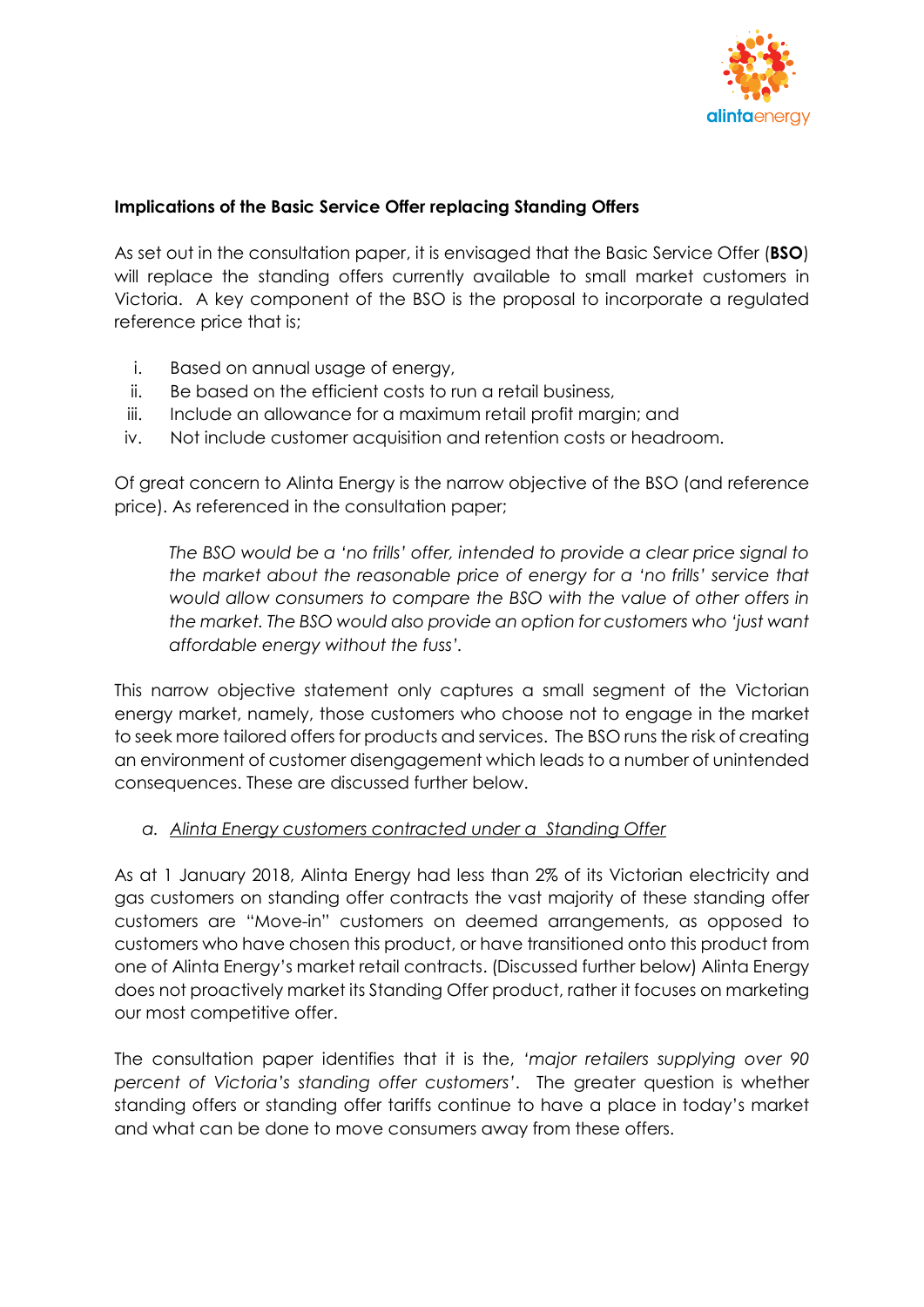

The standing offer has commonly been viewed as a "Fall Back" offer for those customers that choose not to engage in the market. There is a commonly held view that the market has moved on and the continued need for a standing offer has significantly diminished or in effect become obsolete.

Consumer protections attached to standing offers, that is deemed protections where a customer has not engaged in the market exist outside of the standing offer environment.

Retailers have the ability to offer customers a no frills offer based on their market tariffs where these market tariffs also form the basis for other competitive offers that contain value added services and/or discounts. The continued existence of the standing offer (price/ tariff) obligations stifles this innovative approach.

A key initiative the Alinta is strongly supportive off is moving consumers off standing offer products.

As part of the recent PM Roundtable commitments, Alinta Energy (along with a number of retailers) has committed to periodically engaging with all of its customers that are on standard retail contracts to ensure that its customers are aware of the savings associated with moving onto a market retail contract. Arguably this continued initiative mitigates the need for the current version of the BSO offering (inclusive of a regulated price) to replace the standing offer.

Given the above context and extremely low volumes of customers on standing offer contracts with second and third tier retailers, it could further be argued, for the most part, that the obligation to make available a BSO should be limited to Move-in customers on deemed arrangements and vulnerable consumers.

# b. Implications of implementing BSO on Alinta Energy's Market Retail Contracts

Alinta Energy has concerns with the impact of replacing the standing offer with a regulated price under the BSO as it has a number of significant consequences on the future development of market retail contract offerings. Like many retailers in the Victorian energy market, our market retail contracts have been developed to incentivise our customers to engage with their retailer. A key feature of current market contracts are conditional discounts linked to customers meeting certain ongoing conditions e.g. "Pay on Time" (PoT) discounts.

It is the retailer's ability to manage pricing risk that allows it to offer incentives such as PoT discounts. The introduction of a reference rate under the BSO will materially impact the ability of retailers to manage this risk, with the flow on effects impacting the availability of incentives and benefits to consumers.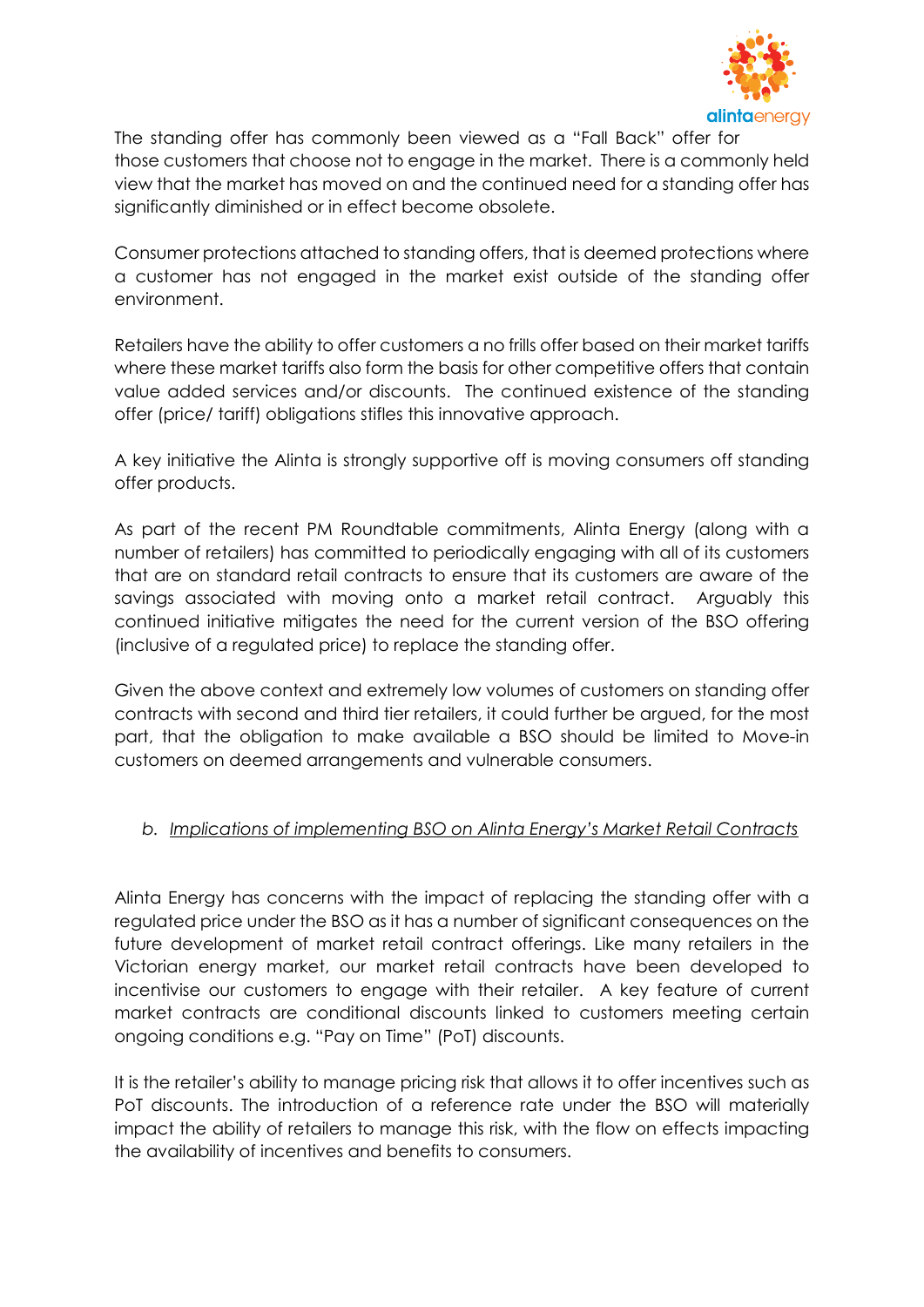

In addition, flexibility in pricing strategies encourages product innovation, this in turn promotes customer engagement. An engaged customer is more likely to review their energy requirements and their options for meeting these requirements on an ongoing basis. This includes options to reduce their consumption and engaging in energy efficiency activities.

Establishing a BSO with a flat "regulated" no-frills tariff essentially signals to a consumer that they can "switch-off". This consumer disengagement can result in poor consumer outcomes as well as environmental impacts as the incentives on the consumer to reduce consumption are removed.

## The loss of competition, choice, innovation, long term investment and economic downturn in the Victorian energy market

In its current form, the BSO reference price has a number of unintended consequences not considered as part of the consultation paper. As the BSO pricing methodology only incorporates retail costs as having the 'efficient costs of running a retail business' and no 'headroom', this will have a negative impact on both short and long-term marketing and investment strategies across the Victorian energy market. This type of regulatory restriction on commercial enterprise will have actual and perceived connotations that will discourage new entrants, reduce innovative products and exposes retailers to risk that exist only in the Victorian energy market.

In order to fully capture the consequences of a BSO on competition, new entrants, innovation and long-term investment in the Victorian energy market; an objective cost benefit analysis needs to be conducted to assess the impacts across these categories and their impacts on the long-term investment in the Victorian market and on Victorian consumers.

## BSO misaligned with cost reflective tariffs and encouraging disengaged customers

Alinta Energy is deeply concerned that a flat tariff BSO will be the only tariff structure established under the departments recommendations. Alinta Energy acknowledges the complexity of developing a pricing methodology for multiple tariff structures, like time of use, two rates, and block based consumption - but we have significant concerns, not only on the environmental impact, but also in regard to the misalignment of objectives with cost-reflective tariffs.

As required under the National Electricity Rules, the distribution networks are required to structure their pricing determinations to reflect consumption patterns of consumers. This initiative was implemented for an equitable and incentive-based network pass-through costs that is an efficient way of managing energy demand during peak times.

By establishing a flat tariff BSO, not only are customers not receiving and equitable pass-through of network costs, but are also losing the incentive to engage on their